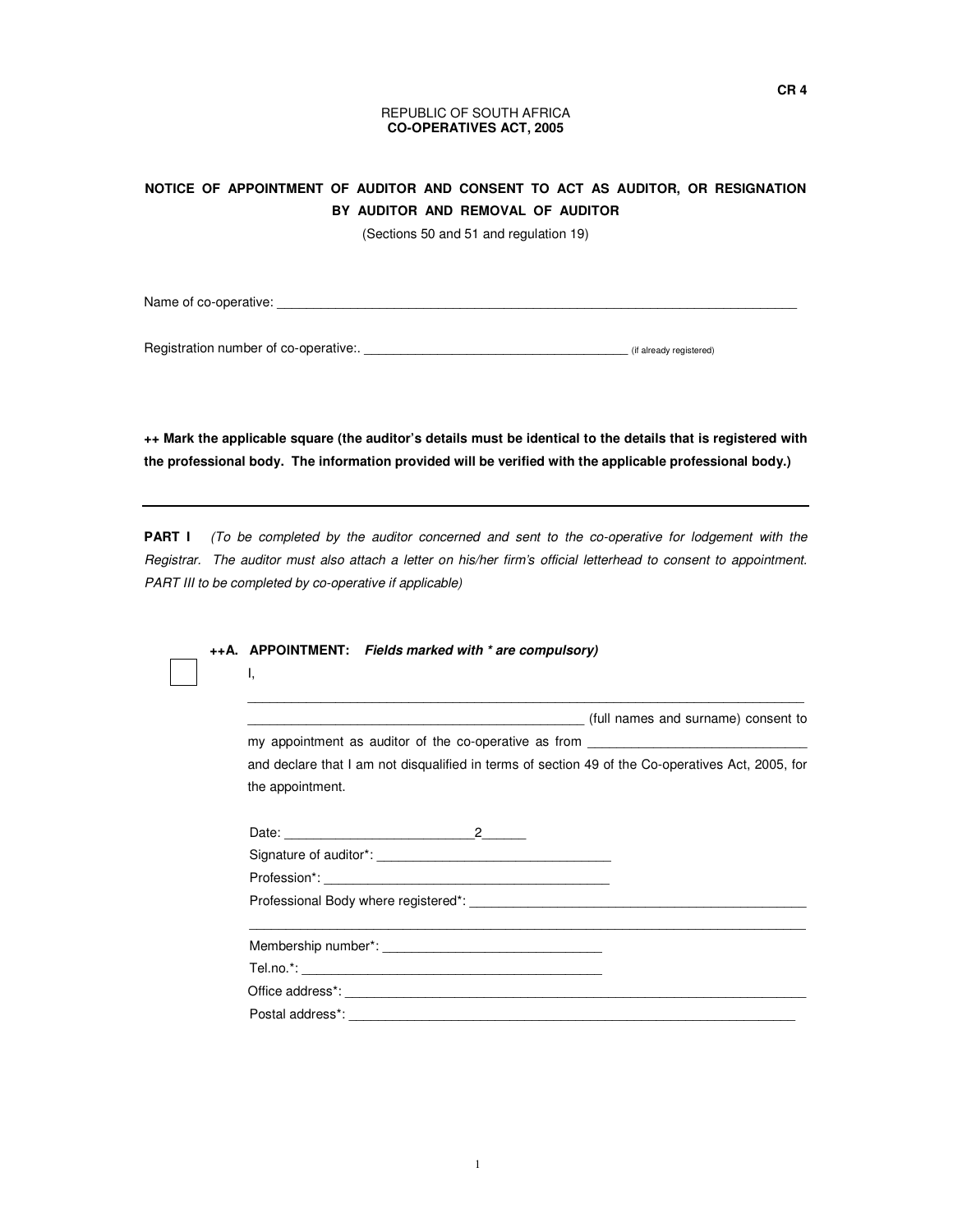| ++B. CHANGE OF NAME OF FIRM OF AUDITORS (Fields marked with * are compulsory) |  |
|-------------------------------------------------------------------------------|--|
|-------------------------------------------------------------------------------|--|

|                                                                                  | The firm <b>contract the contract of the contract of the contract of the contract of the contract of the contract of the contract of the contract of the contract of the contract of the contract of the contract of the contrac</b> |  |
|----------------------------------------------------------------------------------|--------------------------------------------------------------------------------------------------------------------------------------------------------------------------------------------------------------------------------------|--|
| changed its name and will in future be known as ________________________________ |                                                                                                                                                                                                                                      |  |
|                                                                                  |                                                                                                                                                                                                                                      |  |
|                                                                                  |                                                                                                                                                                                                                                      |  |
|                                                                                  |                                                                                                                                                                                                                                      |  |
|                                                                                  |                                                                                                                                                                                                                                      |  |
|                                                                                  |                                                                                                                                                                                                                                      |  |
|                                                                                  |                                                                                                                                                                                                                                      |  |
|                                                                                  |                                                                                                                                                                                                                                      |  |
|                                                                                  |                                                                                                                                                                                                                                      |  |

**PART II** (To be completed by auditor concerned or person contemplated in section 55 (2) (b) of the Act and original to be lodged with registrar and duplicate to be sent to the co-operative for completion of PART III and lodgement with Registrar)

|    |                      |                                                                                                                                                                                                                                                    | RESIGNATION Fields marked with * are compulsory) |                                           |  |
|----|----------------------|----------------------------------------------------------------------------------------------------------------------------------------------------------------------------------------------------------------------------------------------------|--------------------------------------------------|-------------------------------------------|--|
| Ι. |                      |                                                                                                                                                                                                                                                    |                                                  | resign as                                 |  |
|    |                      | auditor of the above-mentioned and declare that:-                                                                                                                                                                                                  |                                                  |                                           |  |
|    |                      | (a) As at the date of this notice I have no reason to believe that in the conduct of the affairs of                                                                                                                                                |                                                  |                                           |  |
|    |                      | the co-operative a material irregularity has taken place, or is taking place which has caused                                                                                                                                                      |                                                  |                                           |  |
|    |                      | or is likely to cause financial loss to the co-operative or to any of its members or creditors;                                                                                                                                                    |                                                  |                                           |  |
|    |                      |                                                                                                                                                                                                                                                    |                                                  |                                           |  |
|    |                      |                                                                                                                                                                                                                                                    |                                                  |                                           |  |
|    |                      |                                                                                                                                                                                                                                                    |                                                  |                                           |  |
|    |                      |                                                                                                                                                                                                                                                    |                                                  |                                           |  |
|    |                      | Professional body where registered*: example and a series of the series of the series of the series of the series of the series of the series of the series of the series of the series of the series of the series of the ser<br>Membership no. * |                                                  |                                           |  |
|    |                      | (b) I reported a material irregularity to the Public Accountants' and Auditor's Board on                                                                                                                                                           |                                                  | 2 in terms of the Public Accountants' and |  |
|    | Auditors' Act, 1991. |                                                                                                                                                                                                                                                    |                                                  |                                           |  |
|    |                      |                                                                                                                                                                                                                                                    |                                                  |                                           |  |
|    |                      |                                                                                                                                                                                                                                                    |                                                  |                                           |  |
|    |                      |                                                                                                                                                                                                                                                    |                                                  |                                           |  |

(Note: In terms of section 50(6) of the Act the resignation will become effective on the date on which the written resignation is received by the co-operative or a later date specified in the resignation).